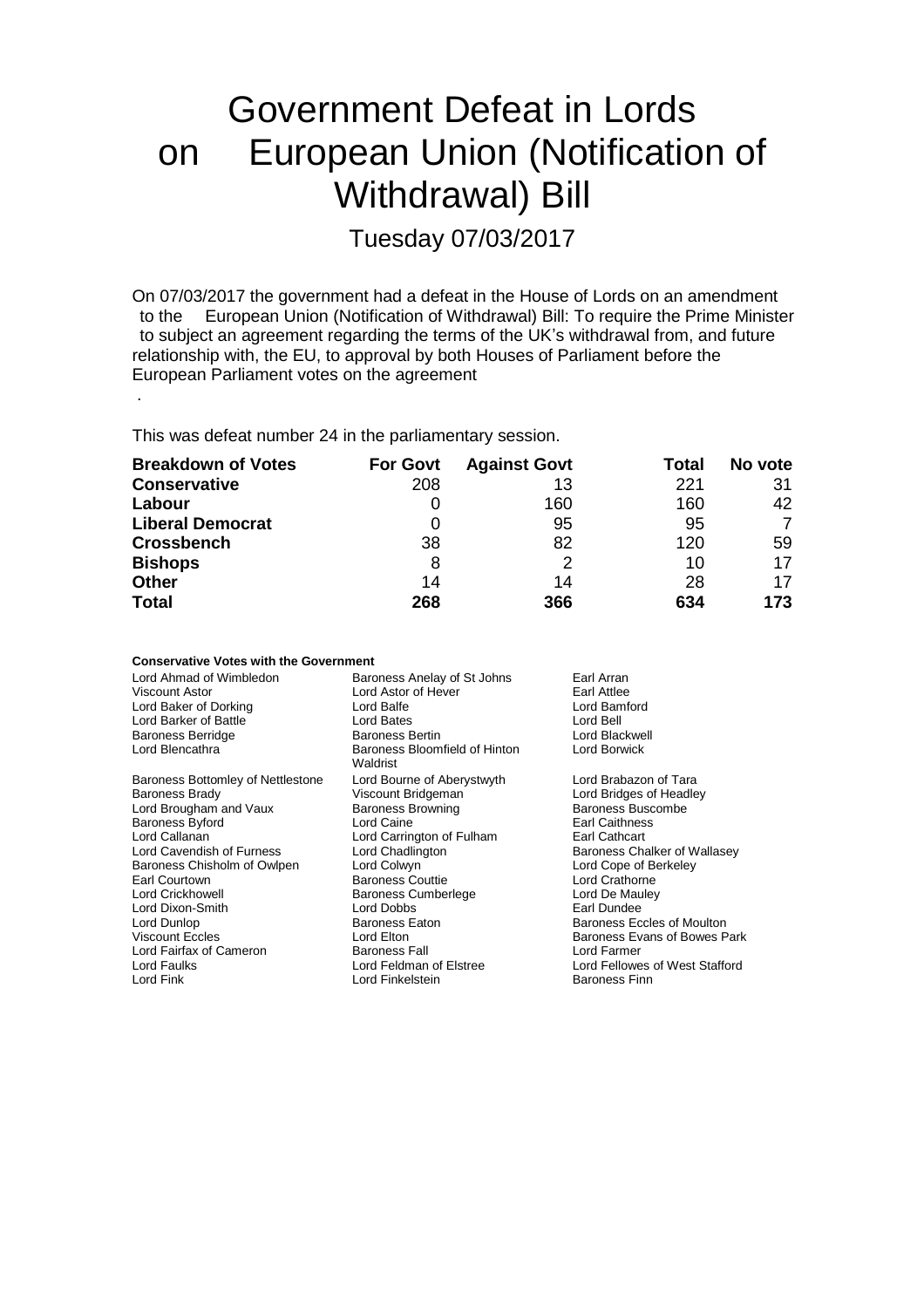Lord Flight **Baroness Fookes** Lord Forsyth of Drumlean<br>
Lord Framlingham
Lord Example Lord Fraser of Corriegarth
Lord Freeman
Lord Fraser of Corriegarth
Lord Freeman Lord Framlingham Lord Fraser of Corriegarth<br>
Lord Freud Corriegarth Lord Gardiner of Kimble Lord Glendonbrook Lord Gold Baroness Goldie Baroness Harding of Winscombe Lord Hayward<br>
Lord Helil of Oareford<br>
Lord Hill of Oareford Lord Hodgson of Astley Abbotts Lord Holmes<br>Baroness Hooper bare Lord Horam Lord Kirkhope of Harrogate Lord Lamont of Lerwic<br>
Lord Lansley Lord Lawson of Blaby Baroness Manzoor **Lord Marland**<br>
Lord Maude of Horsham **Lord McColl of Dulwich** Lord Moore of Lower Marsh Baroness I<br>Lord Nasebv Bolton Lord Nash Lord Shinkwin **Earl Shrewsbury**<br>
Lord Smith of Hindhead
Lord Spicer Lord Trefgarne Viscount Trenchard<br>
Lord True Cord Tugendhat Lord Waldegrave of North Hill Lord Wasserman Lord Whitby<br>
Baroness Wilcox Lord Wolfson of Aspley Guise Viscount Younger of Leckie

Lord Freud **Lord Gardiner of Kimble** Baroness Gardner of Parkes<br>
Lord Geddes **Lord Gulbert of Pantegular Baroness Gardner of Parkes** Lord Gilbert of Panteg Lord Glenarthur<br>
Lord Gold<br>
Baroness Goldie Viscount Goschen **Lord Crack Condensity** Lord Grade of Yarmouth Lord Griffiths of Fforestfach Lord Hamilton of Epsom **Baroness** Hanham Lord Hamilton of Epsom Baroness Hanh<br>
Lord Hayward Baroness Helic Lord Hill of Oareford **Baroness Hodgson of Abinger**<br> **Lord Holmes of Richmond** Earl Home Baroness Hooper Exercise Lord Horam Lord Horam Lord Howard of Lympne<br>
Lord Howard of Rising Earl Howe Lord Howell of Guildford Lord Howard of Rising **Earl Howe Earl Howe Lord Howell of Guildford**<br>
Lord Hunt of Wirral **No. 2008** Lord James of Blackheath **Example System** Baroness Jenkin of Kenr Lord Hunt of Wirral United States and Lord James of Blackheath Baroness Jenkin of Kennington<br>Lord Keen of Elie Cord King of Bridgwater Cord Kirkham Lord King of Bridgwater **Lord Kirkham**<br>
Lord Lamont of Lerwick **Lord Lang of Monkton** Lord Lansley Lord Lawson of Blaby Lord Lord Leigh of Hurley<br>
Lord Lingfield
Lawson of Blaby
Lord Lingfield
Lansley
Lord Lingfield
Lansley
Lord Lingfield
Lansley
Lord Lingfield
Lansley
Lord Lingfield
Lansley
Lord Lingfield Lord Lingfield **Earl Liverpool**<br>
Marquess of Lothian **Earl Lord Lucas** Lord Livingston of Parkhead Marquess of Lothian Lord Lucas<br>
Lord Lucas Lord Lucas<br>
Lord MacGregor of Pulham Market Lord Mackay of Clashfern Lord MacGregor of Pulham Market Lord Mackay of Lord Magan of Castletown Lord Mancroft Lord MacLaurin of Knebworth Lord Magan of Castletown Lord Mancroft Lord McColl of Dulwich **Baroness McGregor-Smith Baroness Mone**<br>Baroness Mobarik Baroness Mone Lord McInnes of Kilwinning **Baroness Mobarik** Baroness Mone<br>
Lord Moore of Lower Marsh Baroness Morris of Bolton **Baroness Morris** Lord Moynihan Lord Naseby Lord Nash **Baroness Neville-Jones**<br>Baroness Neville-Rolfe **Baroness Newlove** Baroness Newlove Baroness Nicholson of V Lord O'Shaughnessy **Baroness O'Cathain**<br>
Lord Patten **Communist Communist Communist Communist Communist Communist Communist Communist Communist Communist** Baroness Oppenheim-Barnes Lord Patten Theory of Baroness P<br>Lord Plumb Baroness Politic Lord Polak Lord Plumb in the Lord Polak Lord Polak Lord Polace Lord Popat Lord Popat Lord Popat Lord Price Correspondent Lord Price Correspondent Lord Price Lord Price Lord Price Lord Price Lord Price Lord Price Lord Price Lord Price Lord Porter of Spalding **Lord Price** Lord Price Lord Prior of Brampton Cord Prior of Brampton Lord Renfrew of Kaimsthorn **Cord Prior Cord Prior of Brammun**<br>
Lord Renfrew of Kaimsthorn **Cord Prior Cord Prior Cord Prior** Cor Lord Renfrew of Kaimsthorn Viscount Ridley<br>
Lord Robathan 
Baroness Rock Lord Risby Lord Robathan Baroness Rock Lord Rose of Monewden Lord Rotherwick Lord Ryder of Wensum Lord Saatchi Lord Sanderson of Bowden Baroness Scott of Bybrook<br>
Baroness Seccombe Earl Selborne Carl Selvich Lord Selkirk of Douglas Earl Selborne<br>Baroness Sharples<br>
Lord Sheikh<br>
Lord Sheikh Baroness Shackleton of Belgravia Baroness Sharples Lord Sheikh<br>Baroness Shephard of Northwold Lord Sherbourne of Didsbury Baroness Shields Baroness Shephard of Northwold Lord Sherbourne of Didsbury Baroness Shields<br>
Lord Shinkwin **Baroness** Earl Shrewsbury Lord Skelmersdale Lord Smith of Hindhead Lord Spicer Cord Steedman-Scott<br>
Lord Sterling of Plaistow Baroness Stowell of Beeston Lord Strathclyde Lord Sterling of Plaistow **Baroness Stowell of Beeston** Lord Strathcland Baroness Stowell of Beeston Lord Strathcland Baroness Sugg Baroness Stroud Earoness Sugg and Baroness Sugg Lord Suri<br>
Lord Swinfen Cord Taylor of Holbeach Lord Tebbit Lord Swinfen Lord Taylor of Holbeach Lord Tebbit Lord Tugendhat **Viscount Ullswater**<br>
Lord Vinson<br>
Lord Wakeham Baroness Verma Lord Vinson Lord Wakeham

Baroness Neville-Rolfe Baroness Newlove Baroness Network Baroness Nicholson of Winterbourne<br>
Lord Norton of Louth Lord O'Shaughnessy Baroness O'Cathain Baroness Wilcox **Baroness Williams of Trafford**<br>
Lord Young of Cookham<br>
Lord Young of Graffham

Lord Higgins **Lord Inglewood**<br>
Lord Northbrook **Lord Inglewood**<br>
Duke of Wellington

### **Conservative Votes against the Government**

Baroness Altmann **Exercise Server Alternal Corporation** Lord Bowness<br>
Lord Cormack Lord Creen of Hurstpierpoint Corporation Viscount Hailsham Lord Deben Lord Green of Hurstpierpoint<br>
Lord Heseltine Lord Higgins Baroness McIntosh of Pickering Baroness Wheatcroft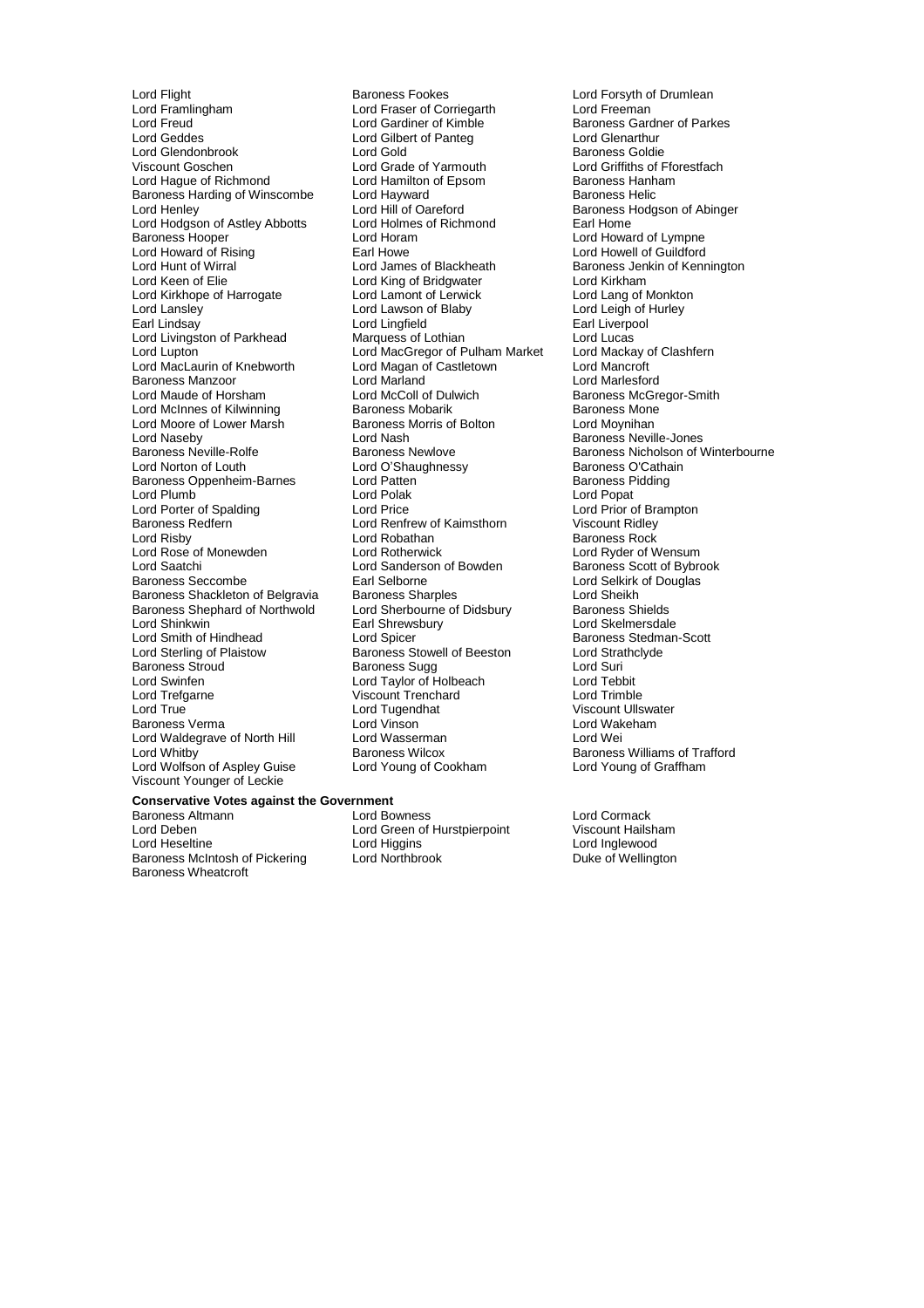#### **Labour Votes with the Government**

## **Labour Votes against the Government**

Lord Carter of Coles Lord Cashman<br>
Viscount Chandos Lord Christopher Lord Clinton-Davis **Baroness Cohen of Pimlico**<br>Baroness Corston **Baroness Crawley** Baroness Liddell of Coatdyke Lord O'Neill of Clackmannan Lord Patel of Bradford<br>Baroness Pitkeathley Lord Plant of Highfield Lord Reid of Cardowan Lord Richard Lord Rooker Lord Smith of Leigh Baroness Smith of Gilmorehill<br>
Lord Snape Baroness Smith of Gilmorehill Lord Tomlinson<br>
Lord Turnberg<br>
Lord Watts Baroness Wheeler Lord Williams of Elvel **Lord Winston** Lord Winston **Lord Winston** Lord Wood of Anfield<br>
Lord Woolmer of Leeds **Baroness Worthington** Lord Young of Norwoo

Baroness Adams of Craigielea Lord Allen of Kensington Carol Alli<br>
Lord Anderson of Swansea Baroness Andrews Carones Barones Lord Anderson of Swansea Baroness Andrews Baroness Armstrong of Hill Top<br>
Baroness Bakewell
Baroness Bakewell
Baroness Bakewell
Baroness Bakewell
Baroness Bakewell
Baroness Andrews
Baroness Bakewell
Baroness Bakewell
Baron Lord Bach Baroness Bakewell **Communist Baroness Bakewell**<br>
Lord Beecham **Baroness Billingham** Baroness Blackstone Lord Beecham Baroness Billingham Baroness Blackstone Baroness Blood **Example 2** Lord Blunkett Lord Bradley<br>
Lord Bragg **Lord Brookene Lord Brooke** of Alverthorpe Lord Brookman Lord Brooke of Alverthorpe **Lord Brookman**<br>Lord Cashman **Lord Brookman** Viscount Chandos **Viscount Chandos** Lord Christopher **Lord Clark of Windermere**<br>
Lord Clinton-Davis **Columps** Baroness Cohen of Pimlico Lord Collins of Highbury Baroness Corston Baroness Crawley Lord Cunningham of Felling<br>
Lord Darling of Roulanish Lord Darzi of Denham Lord Davidson of Glen Clova Lord Darling of Roulanish Lord Darzi of Denham Lord Davidson of Glen Clova<br>
Lord Davies of Oldham Lord Davies of Stamford Lord Desai Lord Davies of Stamford<br>
Lord Donoughue<br>
Baroness Drake Baroness Donaghy **Communist Constructs** Lord Donoughue **Baroness Baroness I**<br>
Lord Drayson **Communist Communist Communist Communist Communist Communist Communist Communist Communist Communist Communist Communist Communist** Lord Drayson **Lord Dubs** Lord Dubs **Lord Elder**<br>
Lord Falconer of Thoroton **Baroness Farrington of Ribbleton** Lord Faulkner of Worcester Baroness Farrington of Ribbleton Lord Faulkner c<br>Lord Foulkes of Cumnock Baroness Gale Lord Foster of Bishop Auckland Lord Foulkes of Cumnock Baroness Gale<br>
Lord Giddens Lord Goldsmith Baroness Golding Lord Goldsmith **Baroness Golding Community Condition**<br>
Baroness Goudie Communication Lord Grantchester Lord Gordon of Strathblane Baroness Goudie Lord Grantchester Cord Grantchester Cord Grantchester Cord Grantchester<br>
Lord Griffiths of Burry Port Lord Grocott Lord Grantchester Cord Hain Lord Griffiths of Burry Port Lord Grocott Lord Hain<br>
Lord Hannes Lord Harris of Haringey Lord Harrison<br>
Lord Harrison Viscount Hanworth Lord Harris of Haringey Lord Harrison Lord Haughey **Lord Haworth**<br>
Baroness Healy of Primrose Hill Baroness Henig Baroness Hayter of Kentish Town Baroness Healy of Primrose Hill Baroness Henig<br>Baroness Hilton of Eggardon Lord Hollick Baroness Hollis of Heigham Baroness Hilton of Eggardon Lord Hollick Baroness Howells of St Davids Baroness Hord Hoyle<br>
Lord Howarth of Newport Baroness Howells of St Davids Lord Hoyle Lord Howarth of Newport **Baroness Howells of St Davids** Lord Hoyle<br>
Lord Hughes of Woodside **Baroness Hughes of Stretford** Lord Hutton of Furness Lord Hughes of Woodside Baroness Hughes of Stretford Lord Hutton Lord Hutton Cord Furness Jay of Paddington Lord Jones Baroness Jay of Paddington Lord Jones<br>Baroness Jowell Lord Judd Baroness Jones of Whitchurch Baroness Jowell Lord Judd<br>
Baroness Kennedy of The Shaws Lord Kestenbaum Baroness Kingsmill Baroness Kennedy of The Shaws Lord Kestenbaum and Baroness Kingsmill Baroness Kingsmill Baroness Kingsmill Baroness Kinnock of Holyhead Lord Kirkhill Baroness Kinnock of Holyhead Lord Kirkhill<br>Lord Layard Lord Lea of Crondall Lord Knight of Weymouth Lord Layard<br>
Lord Leitch **Lord Lea of Cronocly Coronally Lord Lea of Cronocly Cronally Cronally Cronally Cronally** Lord Lennie<br>
Lord Liddle Lord Lipsey<br>
Lord Lipsey Baroness Lister of Burtersett Lord Livermore Corresponding Lord MacKenzie of Culkein<br>
Baroness Massey of Darwen Lord Maxton Lord MacKenzie of Culkein Baroness Massey of Darwen Lord Maxton<br>
Baroness McDonagh Caroness McIntosh of Hudnall Lord McKenzie of Luton Baroness McDonagh Baroness McIntosh of Hudnall Lord McKenz<br>
Baroness Morgan of Huvton Lord Morgan Lord Monks<br>
Baroness Morgan of Ely Baroness Morris of Yardley<br>
Baroness Morris of Andsworth Baroness Morris of Yardley<br>
Lord Morris of Handsworth Baroness Morris of Yardley Lord Morris of<br>
Lord Murphy of Torfaen Baroness Nye Lord Morris of Aberavon **Lord Murphy of Torfaen** Baroness Ny<br>
Lord O'Neill of Clackmannan Lord Patel of Bradford Lord Pendry Baroness Pitkeathley **Lord Plant of Highfield** Hight Lord Ponsonby of Shulbrede<br>
Lord Prescott **Lord Ponsonby of Shulbrede**<br>
Lord Prescott **Baroness Presser Consonance Baroness Arists Cuin** Baroness Prosser **Baroness Quin**<br>
Lord Rea **Baroness Rebuck**<br>
Baroness Rebuck Baroness Ramsay of Cartvale Lord Rea **Baroness Reformation Carty Carty**<br>
Lord Rea Baroness Rebuck<br>
Lord Rea Baroness Rebucks Lord Richard<br>
Lord Rea Baroness Republic Lord Richard Lord Rosser Lord Rowlands Baroness Royall of Blaisdon Lord Sawyer **Baroness Sherlock** Viscount Simon<br>
Lord Smith of Leigh **Baroness Smith of Gilmorehill** Baroness Smith of Basildon Lord Snape Lord Soley Lord Soley Lord Stevenson of Balmacara<br>
Lord Stevenson of Blackheath Baroness Symons of Vernham Dean Baroness Taylor of Bolton Baroness Symons of Vernham Dean Baroness Taylor Cord Touhig<br>Lord Triesman Lord Watts Lord West of Spithead<br>
Baroness Whitaker<br>
Lord Whitty

Lord Young of Norwood Green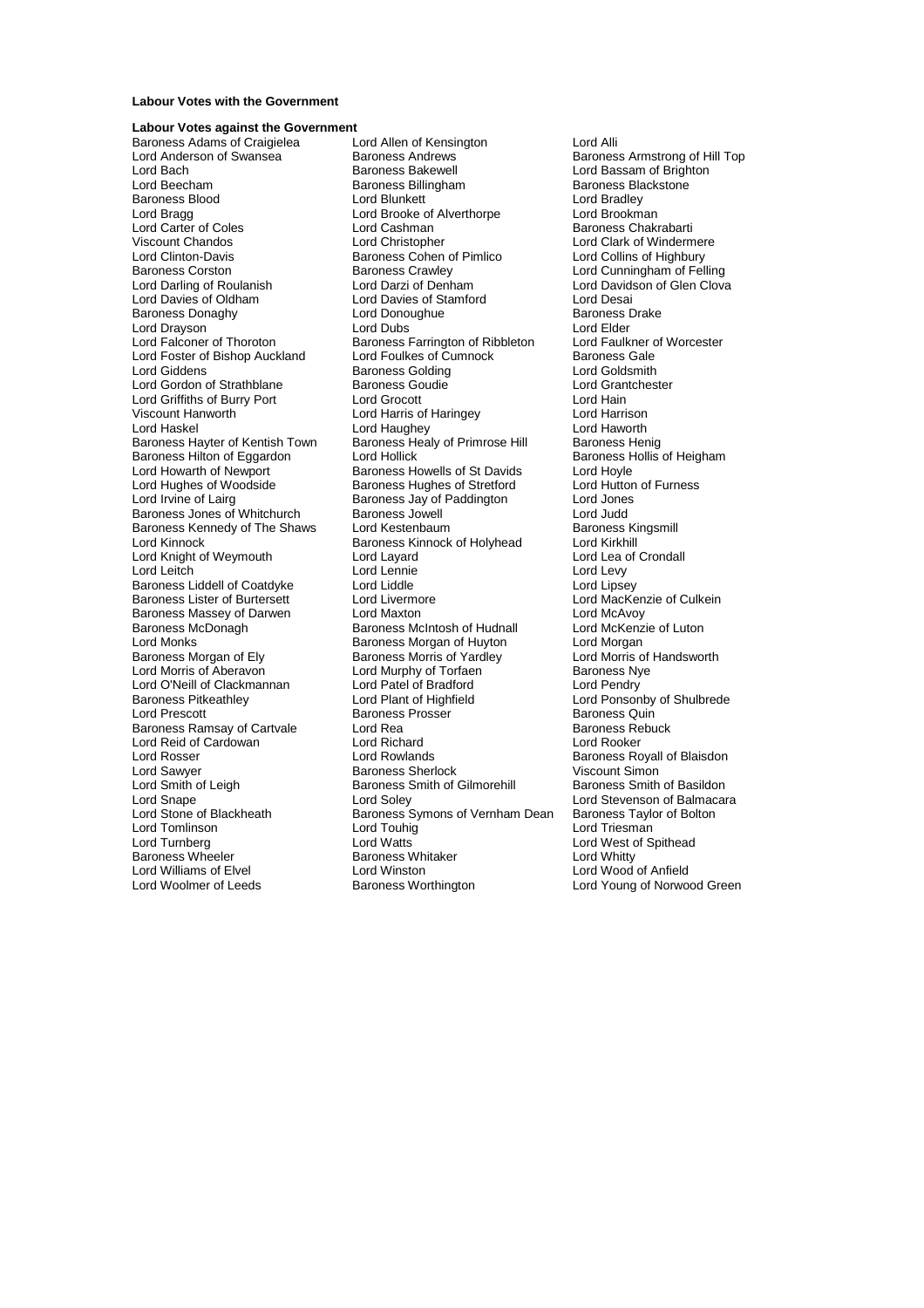#### **Liberal Democrat Votes with the Government**

#### **Liberal Democrat Votes against the Government**

Baroness Bakewell of Hardington Mandeville<br>Baroness Benjamin Baroness Benjamin Baroness Bonham-Carter of Yarnbury Baroness Bowles of Berkhamsted<br>
Lord Bradshaw Baroness Brinton Lord Bruce of Bennachie Lord Bradshaw **Baroness Brinton** Cord Bruce of Bennachie<br>
Lord Burnett **Baroness Burt of Solihull** Lord Campbell of Pittenw Lord Burnett **Baroness Burt of Solihull** Lord Campbell of Pittenweem<br>
Lord Chidgey **Collect Lord Clement-Jones** Lord Cotter Lord Chidgey Lord Clement-Jones Lord Cotter Lord Dholakia Baroness Doocey Baroness Falkner of Margravine Lord Fearn **Example 3 Exercise**<br>
Baroness Garden of Frognal<br>
Lord Fox **Baroness Garden of Frognal** Lord Fox **Baroness Garden of Frognal** Lord German<br>
Earl Glasgow **Baroness Creater** Lord Goddard of Stockport Baroness Grender Earl Glasgow **Lord Goddard of Stockport** Baroness Grender<br>
Baroness Hamwee **Baroness Harris of Richmond** Baroness Humphreys Baroness Hamwee **Baroness Harris of Richmond** Baroness Humphreys Harris of Richmond Baroness Humphreys and Baroness Janke Lord Hussain **Baroness Hussein-Ece Baroness Hussein-Ece** Baroness Jolly **Baroness** Jolly Baroness Jolly **Lord Jones of Cheltenham** Cord Kirkwood of Kirkhope<br>Baroness Kramer **Lord Lord Lee of Trafford** Cord Lord Lester of Herne Hill Baroness Kramer **Example 2** Lord Lee of Trafford **Lord Lester of Herne Hill**<br>Baroness Ludford **Connect Lord Macdonald of River Glaven** Lord Maclennan of Rogart Baroness Ludford **Lord Lord Macdonald of River Glaven** Lord Maclenn<br>Baroness Maddock **Lord Mac Lord Maclennan of Rogart Cord Acc**ess Lord McNally Baroness Miller of Chilthorne Domer<br>
Lord Newby<br>
Lord Oates
Baroness<br>
Lord Paddick Lord Oates Lord Paddick Lord Palmer of Childs Hill Baroness Randerson **Lord Razzall**<br> **Cord Rennard** Lord Roberts of Llandudno Baroness Scott of Needham Market Lord Scriven<br>Baroness Sheehan **Lord Shipley** Baroness Smith of Newnham Lord Steel of Aikwood Lord Stephen<br>
Lord Stoneham of Droxford Lord Storey Lord Stoneham of Droxford Lord Storey Lord Strasburger Lord Stoneham of Droxford Lord Storey Lord Storey Lord Strasburger Cord Strasburger<br>
Lord Stunell Cord Taverne Lord Taylor of Goss Moor<br>Baroness Thomas of Winchester Baroness Thomhill Baroness Thomas of Winchester Baroness Thornhill Viscount Thurso<br>
Lord Tope Corol Baroness Tyler of Enfield Lord Tyler Lord Vallance of Tummel Lord Verjee Corp. Lord Versies Lord Wallace of Saltaire<br>
Lord Wallace of Tankerness Corp. Baroness Walmsley Lord Watson of Richmond Lord Wallace of Tankerness Baroness Walmsley<br>
Lord Willis of Knaresborough Lord Wrigglesworth Lord Willis of Knaresborough

Lord Marks of Henley-on-Thames Lord McNally<br>Lord Newby Baroness Northover Baroness Pinnock Lord Purvis of Tweed<br>
Lord Razzall<br>
Lord Redesdale Lord Roberts of Llandudno<br>
Lord Scriven<br>
Lord Sharkey Lord Shipley<br>
Lord Steel of Aikwood<br>
Lord Stephen<br>
Lord Stephen Baroness Suttie **Lord Taverne**<br>
Lord Teverson **Lord Thomas of Gresford** Baroness Tyler of Enfield **Lord Tyler**<br>
Lord Veriee **Lord Wallace of Saltaire** 

#### **Crossbench Votes with the Government**<br>Lord Armstrong of Ilminster Lord Bew

Lord Kilclooney Earl Lytton Countess of Mar Viscount Slim Lord St John of Bletso<br>
Lord Thurlow Lord Trees Lord Walker of Aldringham

Lord Burns **Lord Carey of Clifton**<br>
Lord Carey of Clifton Lord Carey of Clifton Lord Craige Corpus Corpus Craigavon<br>
Lord Craig of Radley Clifton Craigavon Lord Craig of Radley **Viscount Craigav**<br>
Lord Dannatt **Craig of Radley Craigav**<br>
Baroness Deech Lord Curry of Kirkharle **Lord Dannatt** Cord Dannatt Cord Curry of Kirkharle Lord Eellowes<br>Lord Fames **Barones** Earl Erroll Lord Eames **Earl Erroll** Earl Erroll **Constanting Constanting Constanting Constanting Constanting Constanting Constanting Constanting Constanting Constanting Constanting Constanting Constanting Constanting Constanting Cons** Baroness Ford **Carolic Communist Control** Lord Green of Deddington Cord Greenway<br>
Lord Kakkar<br>
Lord Kakkar Earl Hay of Kinnoull **Earl Lord Judge Communist Communist** Lord Kakkar<br>Lord Kilclooney **Lord Karl Lord Lord Karl Lytton** Countess of Mar Lord Powell of Bayswater Lord Richards of Herstmonceux Lord Rowe-<br>
Lord Rowe-Lord St John of Bletso Lord Stirrup<br>
Lord Stirrup Lord Trees<br>
Lord Trevethin and Oaksey<br>
Viscount Waverley

Lord Allan of Hallam Lord Ashdown of Norton-sub-Hamdon<br>
Baroness Barker Cord Beith

Lord Armstrong of Ilminster Lord Bew Lord Brown of Eaton-under-Heywood<br>
Lord Burns
Lord Brown Carey of Clifton
Lord Carswell
Lord Burns
Lord Burns
Lord Burns
Lord Burns
Lord Burns
Lord Burns
Lord Burns
Lord Burns
Lord Burn Lord Mawson Baroness O'Loan Lord Phillips of Worth Matravers